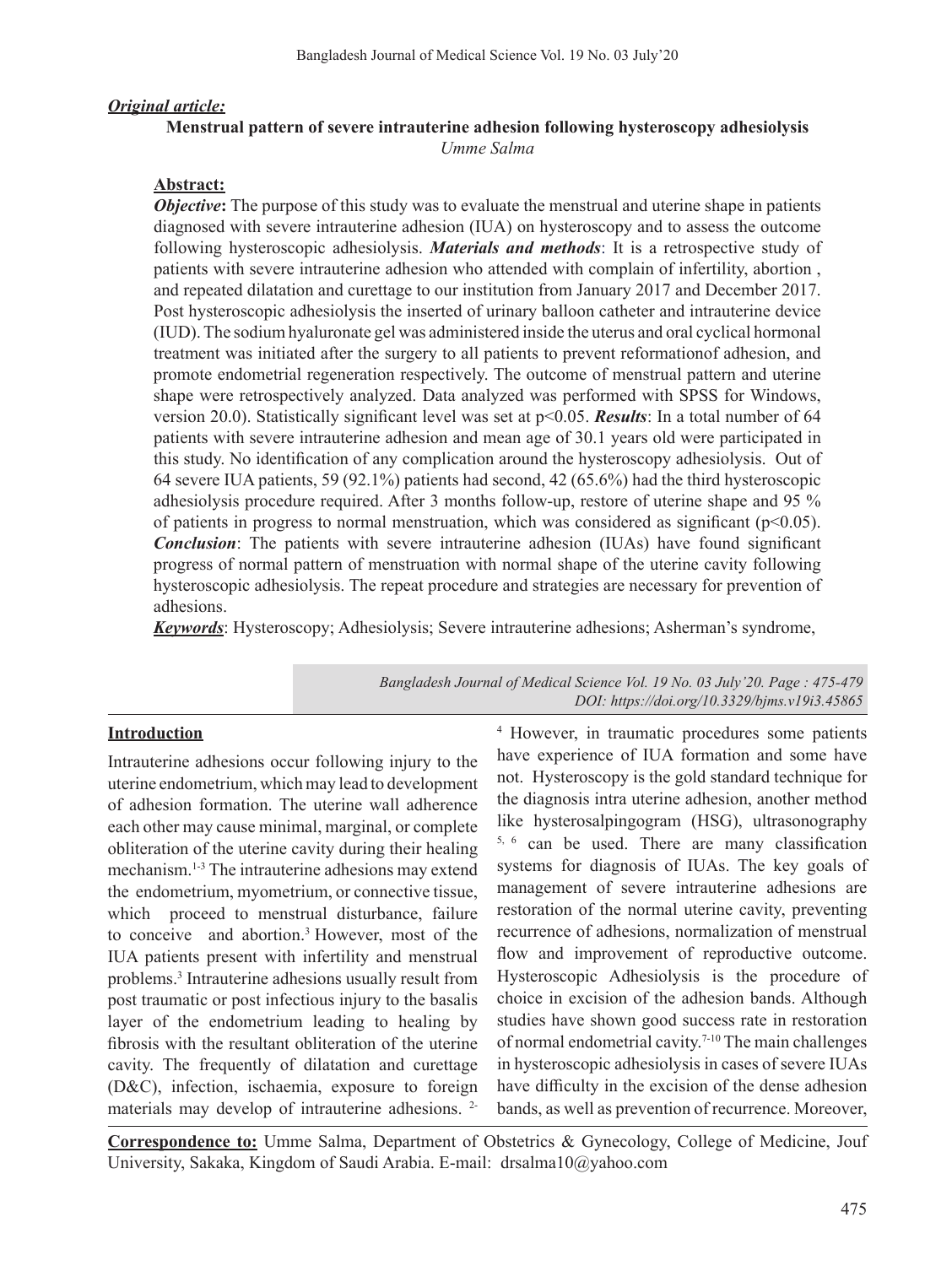the purpose of hysteroscopic procedure to re-establish the normal menstruation and the contour of the uterine cavity to improve the possibility for fertility but this method may challenge. The commonest risk was adhesion reformation after hysteroscopy adhesiolysis.11 Our study aimed to detect the results following hysteroscopic adhesiolysis in 64 severe intrauterine adhesions patients by evaluation the stage of IUA, re-establishment of cavity and improvement menstruation.

## **Materials and methods**

Total 64 patients hysteroscopically diagnosed with severe intrauterine adhesions by American Fertility Society (AFS), classification of IUAs.<sup>12</sup> who was treated at the Third Xiangya Hospital, Central South University, China, over a period of January 2017 to December 2017. All patients were complaining of irregular menses, recurrent pregnancy loss and / or infertility were enrolled as per inclusion and exclusion criteria after taking written informed consent. Hysteroscopy adhesiolysis was performed by general anesthesia than the dilation of cervix with 7 Hegar's dilators. The inserted of 6.5-mm therapeutic hysteroscopy with monitoring by ultrasound and then the insertion of micro scissors along the hysteroscope. The lysis of fibrous tissue started from uterine cavity and extent to both lateral wall and fundus of the uterine cavity. The dense fibromuscular adhesions were adhesiolysis with an 8-mm resectohysteroscope with hysteroscopic monopolar/bipolar dissection needle-shape electrode, at power settings of 20 W of pure cutting current and 25 W of coagulation current was introduced into the uterine cavity. A 5% mannitol solution was applied for the distension of the uterine cavity by hysteroscopic distension pump at a pressure of 100–120mmHg and a flow rate of 300–440 mL/min. Post hysteroscopic adhesiolysis, a bi-channel 12 Foleys catheter balloon was inserted which was filed 3–4 mL of normal saline and injected 2 mL of sodium hyaluronate gel. The Foleys catheter balloon removed 5 days after surgery, and then applied intrauterine device (IUD) which was removed during a second-look hysteroscopic after 3 months follow up, this procedure continues for each hysteroscopic follow-up. Prophylactic antibiotics (IV 1.0 g of cefoxitinin100mL of saline) were given to all patients. The hormone therapy was also started from the day of the operation. This therapy consisted of (3–4 mg, twice a day) for 3 months with the addition of progesterone capsules (0.2 g per day) in the last 5–6 days. At the three months follow-up the

476

patients was assessed for post operative any changes of menstrual pattern,the shape of the uterine cavity and adhesions reformations.

## **Statistical analysis:**

Data was analyzed by using SPSS 20.00 software. Significance considered when p-value was<0.05.

**Ethical clearance**: The study was started after receiving approval from the Institutional Ethic committee of the Third Xiangya Hospital, Central South University, China.

# **Results**

The range of patients aged in between 23 to 41 years (mean age 30.1 years). Total 65 patients and fifty nine out of the total had show infertility (40 primary and 19 secondary patients) while five patients had a history of repeated abortion. Hypomenorrhoea has been frequently menstrual character which was found in IUA patients (Table 3 and Fig-1). Among the etiological factors evaluated, recurrent abortion (D&C) was the main cause for intrauterine adhesions (54.6%) followed by diagnostic curettage and postpartum curettage (Table 2).

**Table 1**. American Fertility Society (AFS), classification of intrauterine adhesions.

| Extent of cavity  | <1/3   | $1/3 - 2/3$   | >2/3       |
|-------------------|--------|---------------|------------|
| involved          |        |               |            |
|                   | Filmy  | Filmy & Dense | Dense      |
| Type of adhesions |        | $\mathcal{D}$ |            |
|                   | Normal | Hypomenorhea  | Amenorrhea |
| Menstrual pattern |        | 7             |            |

Cumulative score: stage I (mild) 1–4, stage II (moderate) 5–8, and stage III (severe) 9–12.

**Table 2.Demographic characteristic of the study**

| <b>Variables</b>                                       | Number $(\% )$ |  |  |  |
|--------------------------------------------------------|----------------|--|--|--|
| Primary infertility                                    | 40(62.5)       |  |  |  |
| Secondary infertility                                  | 19(29.6)       |  |  |  |
| Recurrent pregnancy loss                               | 5(7.8)         |  |  |  |
| Causes of intrauterine adhesions (IUAs)                |                |  |  |  |
| $H/O$ abortion $(D&C)$                                 | 35(54.6)       |  |  |  |
| H/O diagnostic curettage                               | 28 (43.7)      |  |  |  |
| H/O post-partum curettage                              | 1(1.5)         |  |  |  |
| Menstrual pattern                                      |                |  |  |  |
| Hypomenorrhoea                                         | 43(67.1)       |  |  |  |
| Amenorrhea                                             | 21 (32.8)      |  |  |  |
| $H/O = H$ istory of, $D&C = D$ ilatation and curettage |                |  |  |  |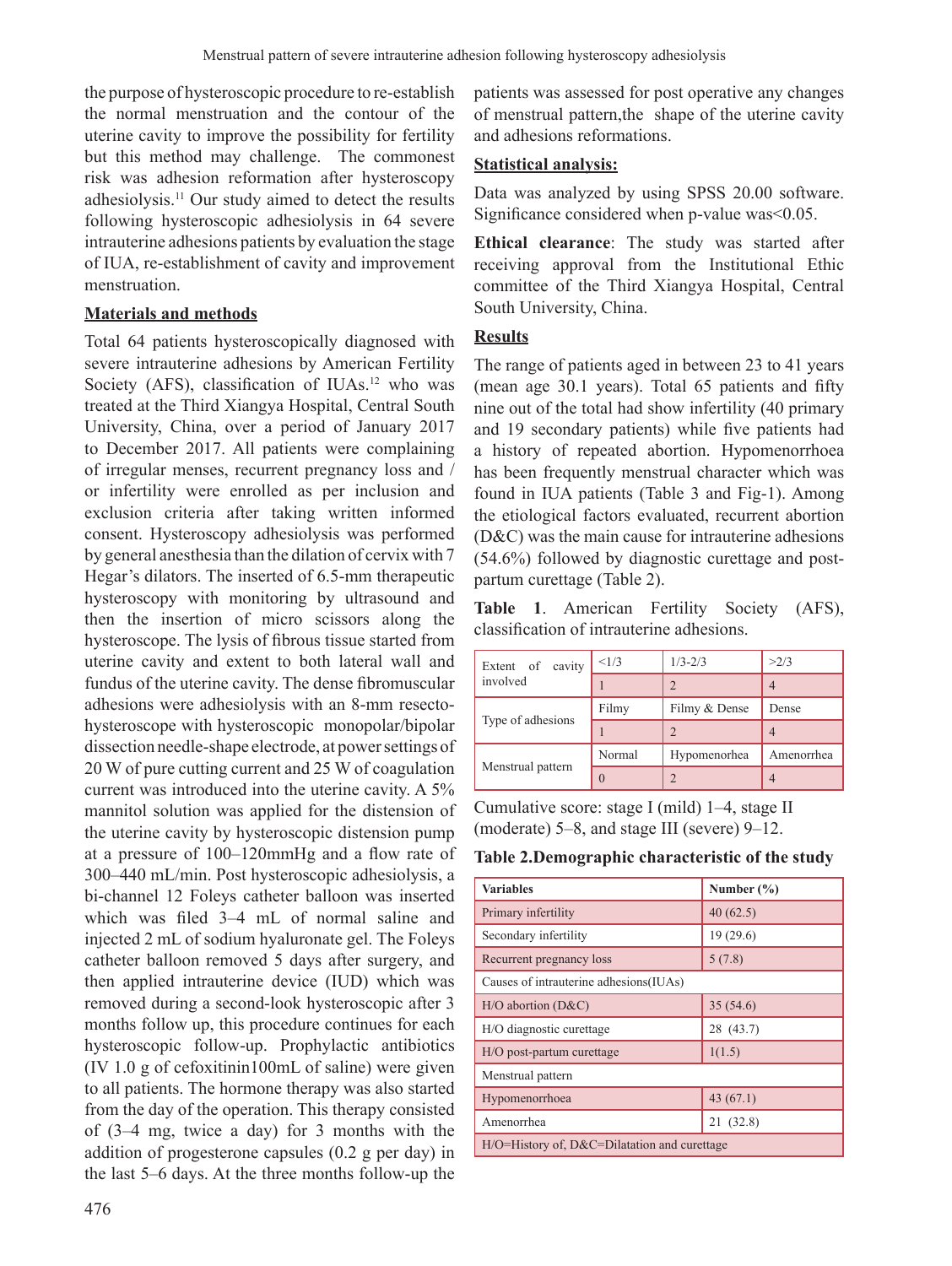|                                             | First      | Second      | <b>Third</b> |  |  |
|---------------------------------------------|------------|-------------|--------------|--|--|
| Normal                                      | 5(7.8)     | 17(28.8)    | 20(47.6)     |  |  |
| Mild                                        | 27(42.1)   | 30(50.8)    | 19(45.2)     |  |  |
| Moderate                                    | 29(45.3)   | (15.2)<br>9 | 2 $(4.7)$    |  |  |
| Severe                                      | (4.6)<br>3 | (5.0)<br>3  | (4.7)        |  |  |
| Total                                       | 64 (100)   | 59 (100)    | 42 (100)     |  |  |
| Number in parenthesis represents percentage |            |             |              |  |  |

**Table 3**. Hysteroscopy finding at different sittings of IUA





Out of 64 patients of IUA, 27 (42.1%) had mild, 29 (45.3%) had moderate and 3 (4.6%) had severe adhesions in the first hysteroscopy procedure (Table 3) and 5 have normal their menstrual flow and no adhesion reformation. Out of 64, 59 (92.1%) patients had a second hysteroscopy after 3 months follow-up and there was no change of their menstruation. Among fifty nine patients, 17 patients have no adhesion reformation and improved their menstruation and uterine cavity, 42 patients did third adhesiolysis among them 3 patients shown persistent severe adhesions. About first setting 3 patients had shown severe adhesions. However, after third adhesiolysis 1 patient had detected as severe intrauterine adhesions (IUAs).

**Table4. Characteristic of menstruation before and after the treatment**

|                           | After treatment of menstrual character |               |                |  |
|---------------------------|----------------------------------------|---------------|----------------|--|
| <b>Before treatment</b>   | Amenorrhea                             | Hypomenorrhea | Normal         |  |
| Amenorrhea $(n=21)$       | $(9.5\%)$                              | $1(4.7\%)$    | 18(85.7%)      |  |
| Hypomenorrhea( $n=43$ ) 0 |                                        |               | $43(100\%)$    |  |
| Total $(n=64)$            | $(9.5\%)$                              | (1(4.7%)      | $ 61(95.3\%) $ |  |

A total 64 severe IUA patients have done hysteroscopy adhesiolysis, we found 18 (85%) patients shown normal menstruation, 1 (4.7%) patient was hypomenorrhea and 2 (9.5%) patients

were amenorrhea out of 21 patients who was present amenorrhea before adhesiolysis (Table 4). In our study 43 patients were present hypomenorrhea that was shows all have restored normal menstruation after adhesiolysis. As well as total normal menstruation were found 61 (95.3%) and 2 (9.5%), 1 (4.7%) were found amenorrhea and hypomenorrhea respectively. Our result shown that reverse normal menstruation after combined treatment with hormone and surgical technique which was considered significant ( $p<0.05$ ).

#### **Discussion**

The management of severe intrauterine adhesions (IUAs) is challenging and associated with poor reproductive outcomes and a high recurrence rate. In our study, severe intrauterine adhesion accounted for 64 cases that had diagnostic hysteroscopies in our units over the study period.We have classified the severity of the adhesions following by American fertility society classification of intrauterine adhesions in 1998.<sup>13</sup> In our study, we avoided the adhesion formation by applying both therapies such as hormone and surgical technique that has various effective acts as an anti-adhesion function. However, previous studies found trauma after delivery has been lead to the development of IUA, whereas in our study only found 1.5% related to IUA.14,15 The main causes of intrauterine adhesion occurs due to trauma and in our study found almost all the patients has history of repeated dilation and curettage. In our study, 95% case of our patients has restored of normal menstruation in compared to previous results which was around 85% after hysteroscopy adhesiolysis.12,16 In the present study, the patient has shown previous experience of uterine surgery (e.g. abortion and curettage, postpartum curettage), with clinical presentation of mostly hypomenorrhea, amenorrhea, pregnancy loss and infertility. This is in line with the hysteroscopy finding of complete cavity involvement in almost all the cases. The dense adhesions were mostly multiple and involving the whole of the uterine cavity. Dense adhesion bands are very tough fibrotic bands that are difficult to resect with the scissor.

Conversely, the patients with extensive and dense adhesion have been lysis with electrode needle until the exposed of the uterine cavity. The hallmark of presentation of the occlusive lesion is reduced/ absent menstrual flow in association with cyclical abdominal pain. The improvement the reproductive function with combined therapy of placing of IUD with hormone treatment has been detected in several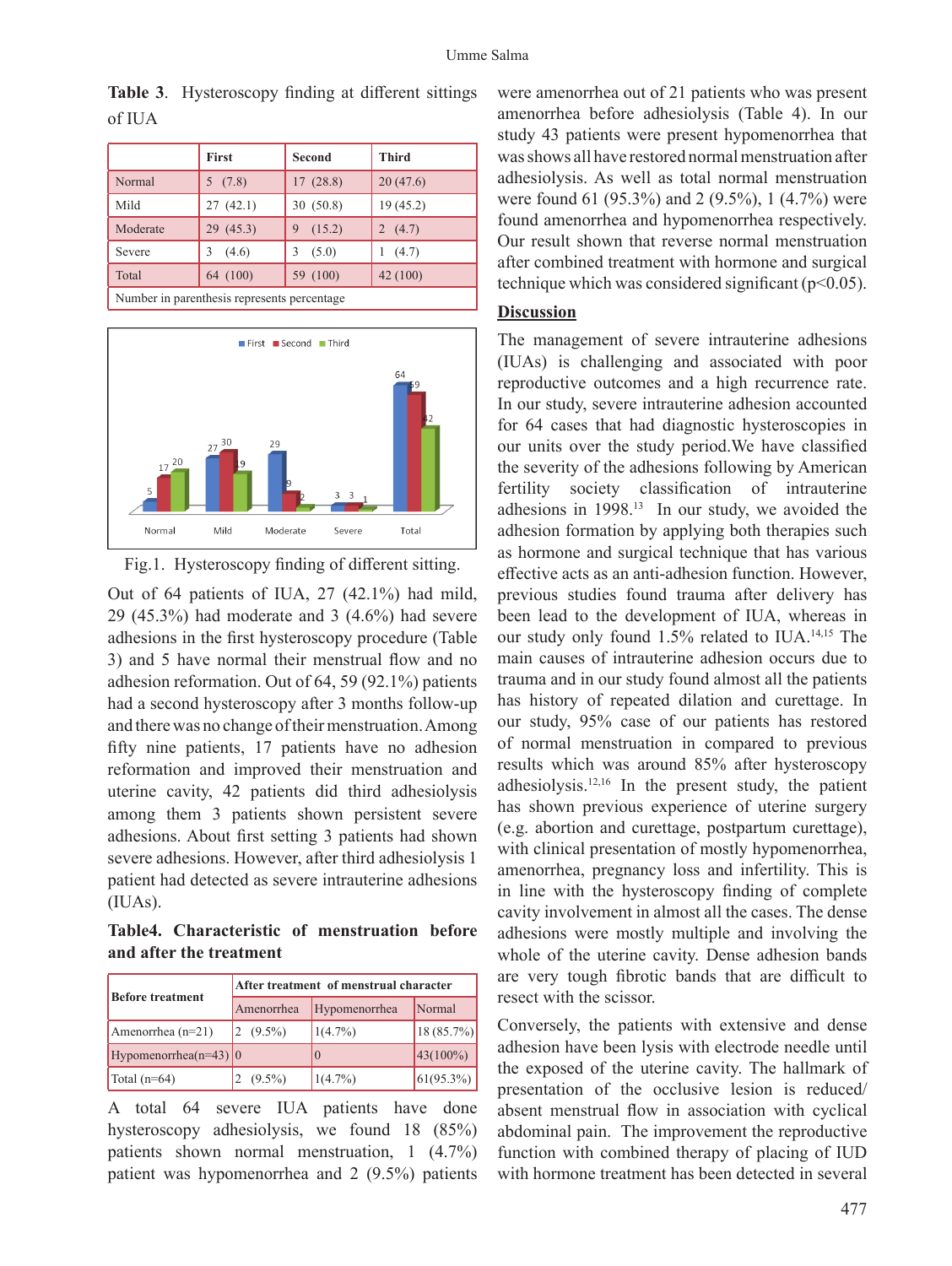studies while some study only reported use of IUD without hormone therapy which was shown also beneficial effected on IUAs.17-19 Previous study reported with twenty four IUA has increased normal menstruation around 95% and history of pregnancy about 70% occurs after combined serial flexible office hysteroscopy adhesiolysis with hormonal therapy.<sup>19</sup> According to our finding results, the hysteroscopy adhesiolysis technique may decrease the chance of any inflammatory reaction with insertion of IUD in the uterine cavity and it may lead to provide the facility for early response of patients for their improvement of reproductive function as well as reduce the interval time in between the hysteroscopy adhesiolysis technique and their outcomes.20 In the present study, we have applied intrauterine a Bi-channel 12F Foley's catheter and used 5 ml of normal saline and 2 ml of hyaluronic acid (HA) respectively and keep inside for 5 to 7 days .while it was helping to prevent the recurrence formation of adhesion following adhesiolysis and keep continue the separated uterine cavity by separating the opposite uterine walls. However, Foley's catheter was a safer and successful procedure for prevention of recurrence IUA after adhesiolysis. Previously, several studies have been detected the benefit of placing an intrauterine device and it was represented as an extensively used technique to avoid the recurrence of adhesion formation.<sup>21, 22</sup> Conversely, in our study, we were immediately placement of an IUD after adhesiolysis, as well as it may continue with the actual shape of the uterine cavity. In the Present study, we found increased endometrial volume and thickness after use of hormone therapies (estrogen–progestin) which were similar found in other studies.3,17,19 However, hormone therapy was commonly used for endometrial growth stimulation. However, previous studies documented to use of estrogen hormone therapy due to endometrial growth, which was causes avoided adhesion formation and restored normal menstruation.23 While the current study found 95.3% cases of normal menstruation after adhesiolysis technique with hormone treatment. However, it was established that in IUA there were increased the rate of adhesion formation after adhesiolysis of severe IUAs. On the other hand, usually more adhesion formation occurs in more score of IUA such as sever IUA. In the present study found comparatively less adhesion reformation from other studies.16, <sup>23</sup> In the present study, our result indicates that it may possible to reduce the adhesion formation in case of severe IUAs after subsequent second and third hysteroscopy adhesiolysis. However, our result found similar to other studies that lead to encourage knowing the possibility of recovering the endometrial function after subsequently hysteroscopy adhesiolysis which was important factors for reproductive function such as menstruation and fertility.1.23.24 Moreover, in current study the follow-up of the patients at three months interval to six to one year. While, hysteroscopiy lysis causes return to the normal uterine cavity and the improvement of menstrual pattern 95%, all patients were participating in three surgical procedures. There were no complications arise during our procedure.

### **Conclusion:**

The patients with severe intrauterine adhesion (IUAs), we were found following adhesiolysis the significant return the normal menstruation and normal uterine cavity. Possibility of reformation of adhesions is a main fact after surgical technique. The repeat procedures with strategies are necessary for prevention of adhesions.

#### **Acknowledgement**

I would like to express my highest thanks to Prof. Xu Da Bao, Gynecology Department of Third Xiangya Hospital Central South University, China.

Source of funding: Self founding.

#### **Authors contributions:**

Research designed, collected the data and wrote; Umme Salma.

**Conflict of interest**: Author declares there is no conflict of interest.